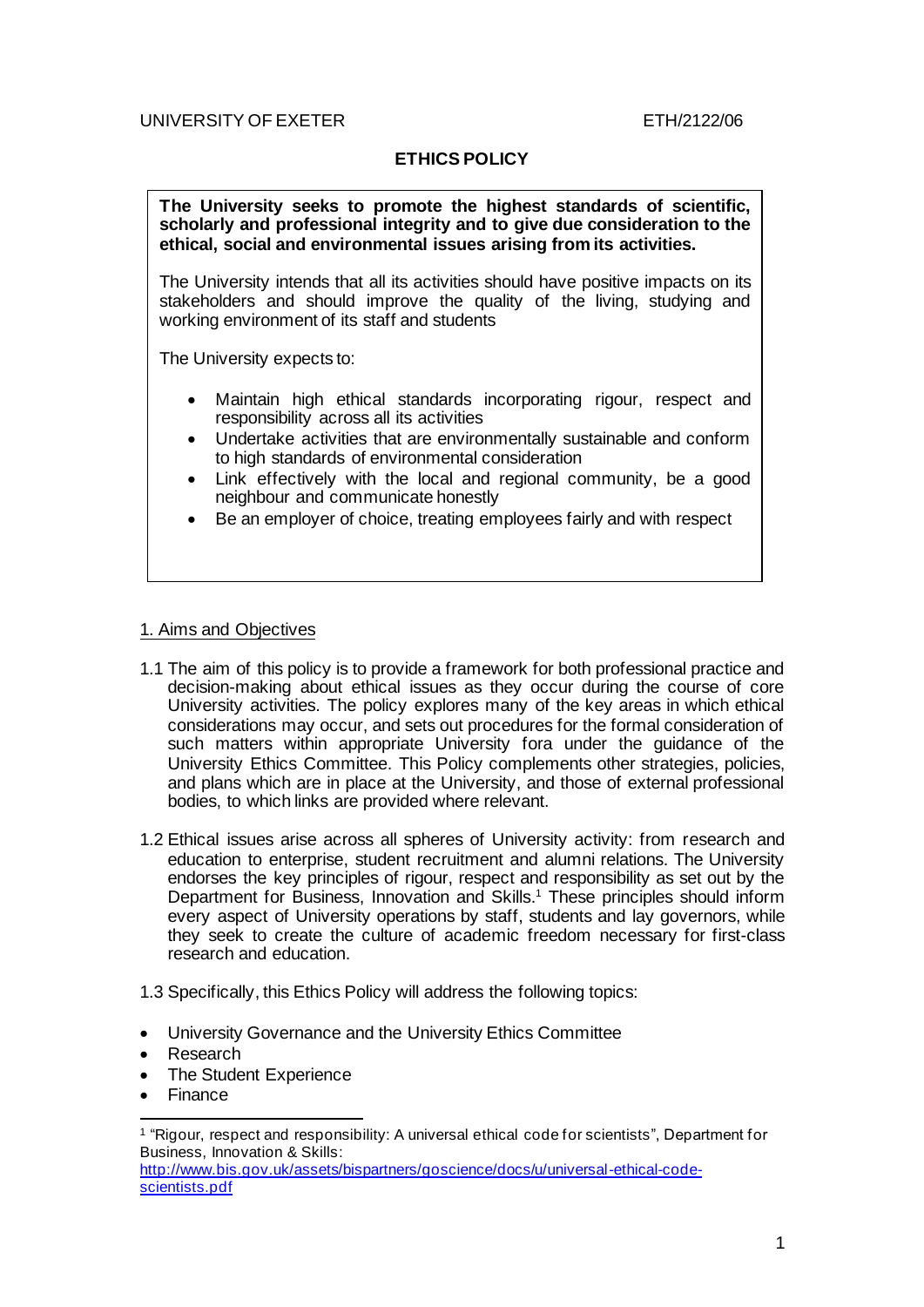- Sustainability
- Human Resources
- **External Relations and Knowledge Transfer**
- Procedures for Colleges and Professional Services in relation to Ethical Issues
- The role of the University Ethics Committee and College Ethics Committees

#### 2. University Governance and the University Ethics Committee

- 2.1 The University has in place robust mechanisms for ensuring accountability of its processes and decisions and for the management of risks. The University expects its members to abide by the seven principles identified by the Committee on Standards in Public Life<sup>2</sup> (selflessness, integrity, objectivity, accountability, openness, honesty and leadership) and with the guidance to universities which has been provided by the Committee of University Chairmen in its *Higher Education Code of Governance<sup>3</sup> .* The University of Exeter is mindful of the long history of the University as an academic community with a rich tradition of collegiality, of the institution's impact on wider society, and its mission to ensure public benefit through our research and education. Further information about our governance is available to all staff and students in our Strategic Plan and on our website.<sup>4</sup>
- 2.2 The Ethics Policy has been prepared by the University Ethics Committee (UEC) in consultation with the institution's key stakeholder groups. The UEC advises as necessary on ethical issues arising from University related activities within the context of the University's wish to be a socially responsible organisation with high ethical standards and a tolerant, liberal, open minded community.
- 2.3 The UEC is charged with sustaining a University-wide awareness of ethical issues arising especially from research and from other experiments, projects and demonstrations, and from teaching and learning. The UEC is responsible for producing guidelines for the conduct of activities with ethical implications and for ensuring that all University units have in place proper procedures for the consideration and conduct of activities with ethical implications.
- 2.4 The UEC will also consider and give advice on ethical matters referred to it from Colleges (and see Section 10 below) and on conflicts of interest if required. An actual or potential conflict of interest arises when the University or an individual is presented with a situation where corporate or individual interests, financial, ethical, personal or other, conflict or appear to conflict with the principles of this Ethics Policy and the primary mission of the University. By fostering a culture of transparency regarding intra and extramural affairs, the University seeks to avoid and minimize conflicts of interest, and strongly encourages members to disclose interests according to the University's Conflict of Interest Policy<sup>5</sup>.
- 2.5 UEC members include academic, lay, student and external representatives; the committee is chaired by the Deputy Vice Chancellor for Research and Knowledge Transfer. The organogram in Section 11 below illustrates the inter-relationship

<sup>2</sup> http://www.public-standards.gov.uk/

<sup>3</sup> http://www.universitychairs.ac.uk/wp-content/uploads/2015/02/Code-Final.pdf

<sup>4</sup> Strategic Plan 2015: http://www.exeter.ac.uk/about/vision/strategicplan/

Further information on Governance: http://www.exeter.ac.uk/about/governance/index.shtml 5

http://www.exeter.ac.uk/media/universityofexeter/financeservices/pdfs/Investment\_Policy\_Feb ruary\_2019.pdfwww.exeter.ac.uk/media/universityofexeter/secureall/research/UoE\_CoI\_V1.1 CC\_GS\_for\_web\_publication\_04102018.pdf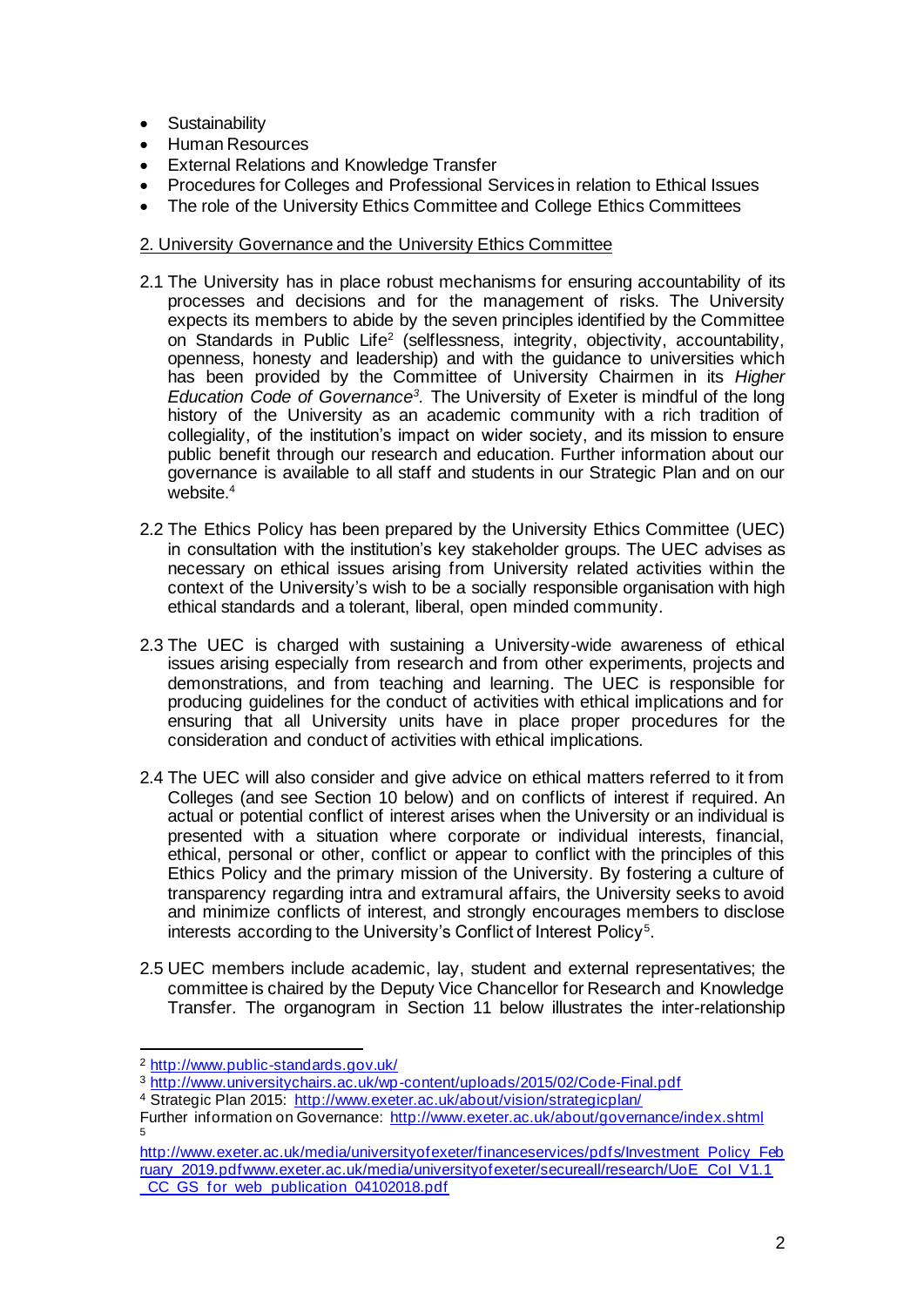between College Research Ethics Committees, the UEC, Senate and the Council of the University.

# 3. Research and Learning

- 3.1 The University of Exeter is research intensive and dedicated to furthering knowledge in a responsible and exacting manner. In the conduct of research by staff and students, the University strives to protect the safety, rights, dignity, confidentiality and anonymity (except where covered by an appropriate protocol) of research participants, the welfare of animals and the sustainability of the environment. The University also endeavours to safeguard the wellbeing, rights and academic freedom of researchers and the reputation of the University as a centre for properly conducted, high quality research. The University complies with the *Concordat to Support Research Integrity<sup>6</sup>* maintains a *Code of Good Practice in the Conduct of Research* and a Student Academic Misconduct Code which it requires all staff and student researchers to follow (including during investigations undertaken as part of a degree programme). 7
- 3.2 Ethical issues are manifest in a wide variety of research activities and arise especially when the conduct of research involves the interests and rights of others. The adoption of an ethical position in respect of such research requires that the researcher observes and protects the rights of would-be participants and systematically acts to permit the participants to exercise those rights in full accordance with UK law. Ethical practice in such cases requires that participants and/or legal guardians, at a minimum, be fully informed, free to volunteer, free to opt out at any time without redress, and be fully protected in regard to safety according to the limits of best practice.
- 3.3 The following list of issues is intended to highlight key areas of particular ethical relevance in research. The list should not be considered in any way exhaustive, and in areas of doubt individuals should consult the Research Ethics and Governance Office:
	- i) Compliance with relevant legislation in both spirit and letter. Statutory controls and codes of practice must be observed at all times.
	- ii) Adherence to best practice of relevant professional bodies (e.g. the British Psychological Society *Code of Ethics and Conduct* and British Educational Research Association *Revised Ethical Guidelines for Educational Research*) 8 .
	- iii) Compliance with current Data Protection Law, and respect for privacy and confidentiality.
	- iv) Freedom of information issues under the Freedom of Information Act (2000).
	- v) Consideration and respect for relevant Intellectual Property legislation.
	- vi) Adherence to the Human Tissue Act (2004).
	- vii) Adherence to Code of Practice issued by the Human Fertilisation and Embryology Authority where relevant.
	- viii)Adherence to relevant contractual and commercial practices
	- ix) Respect for relevant international laws and conventions such as the Universal Declaration of Human Rights<sup>9</sup> and the Covenant of Civil and Political Rights<sup>10</sup>.

<sup>6</sup> http://www.universitiesuk.ac.uk/policy-and-analysis/reports/Documents/2012/the-concordatto-support-research-integrity.pdf

 $7$  The Code of Good Conduct in the Practice of Research is available at the following URL: https://www.exeter.ac.uk/cgr/researchethics/codesandpolicies/

<sup>&</sup>lt;sup>8</sup> http://www.bps.org.uk/the-society/code-of-conduct/code-of-conduct\_home.cfm and http://www.bera.ac.uk/publications/guidelines/

<sup>9</sup> http://www.un.org/Overview/rights.html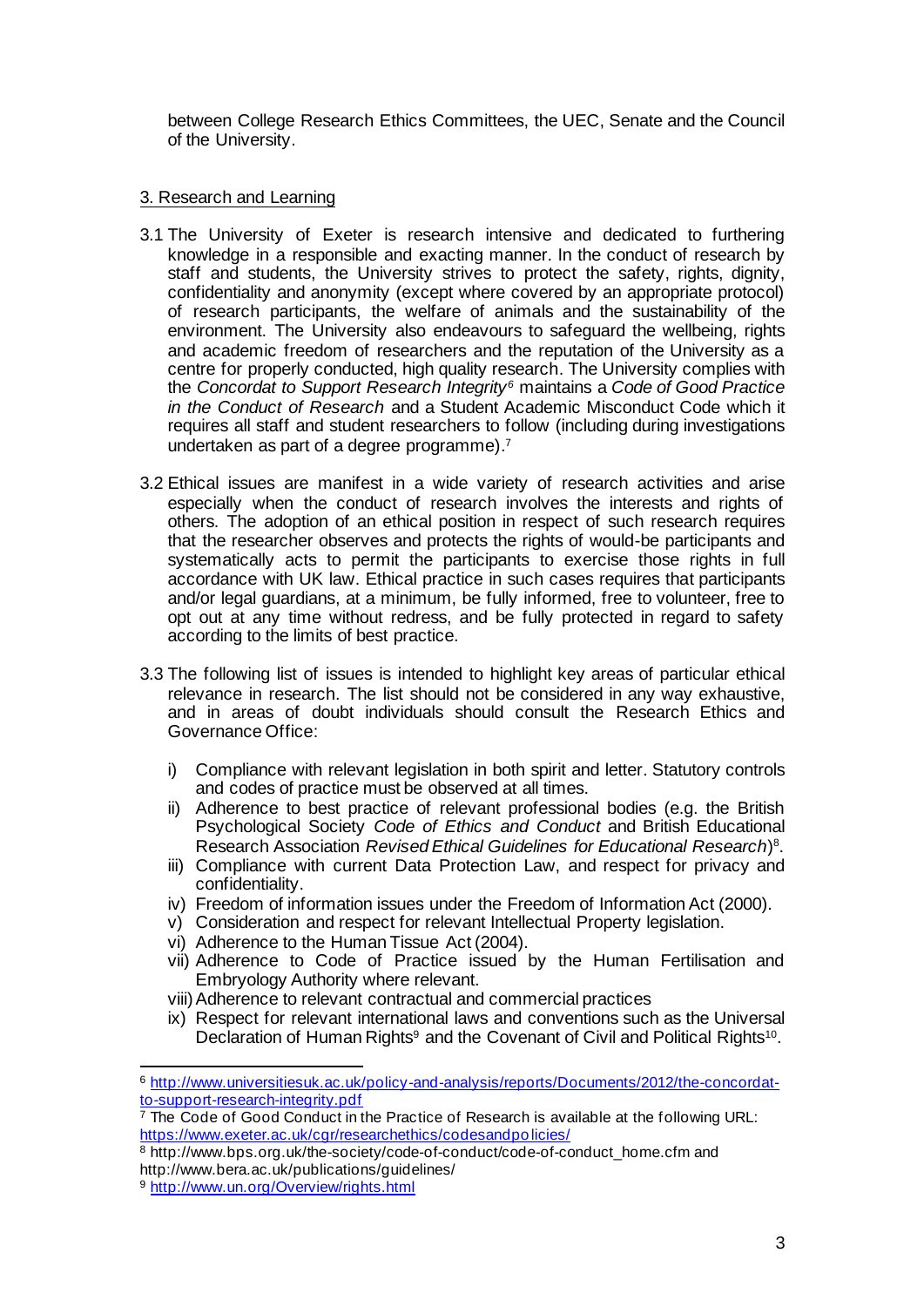- x) Consideration of the source of research funding, contractual obligations, and the direct and indirect applications of advances in research.
- xi) Ethical issues are given added salience where research involves children and adults in a potentially vulnerable situation, and such research requires compliance with relevant legislation such as the Mental Capacity Act 2005.<sup>11</sup>
- xii) Considerations pertaining to the involvement of living animals in research according to the principles of replacement, reduction, and refinement, as developed and promoted by the UK Research Councils.
- xiii)All relevant projects carried out in strict accordance to the Animals (Scientific Procedures) Act, 1986, will be governed by the University of Exeter Animal Welfare and Ethical Review Board which reports to the UEC.
- xiv)Full compliance with the Department of Health's Policy Framework on Health and Social Care Research, Clinical Trials Directives and relevant Health Research Authority procedures. 12
- xv) Awareness and consideration of potential and perceived conflicts of interest; risk assessment; sustainability; international relations.

xvi)Compliance with export controls and sanctions regimes

xvii)Falsification, fabrication, plagiarism, collusion, breach of duty of care and other forms of research or academic misconduct including inappropriate authorship or lack of authorial recognition<sup>13</sup>.

#### 4. The University Working Environment and Learning Experience

- 4.1 The University's commitment to rigour, respect and responsibility impacts directly on the experience of staff and students: from the need for transparency and fairness in recruitment and selection through to the commitment of the University to provide a curriculum that is academically rigorous and relevant to society incorporating specific modules on ethics where appropriate. In addition, the Students' Guild and FXU ensure that ethical issues feature strongly in both their guidance policies and their provision of welfare and support so that issues concerning substance abuse, harassment, bullying, and financial pressures for example, are identified and addressed speedily with professionalism and care.
- 4.2 The University encourages, supports and enables students to develop as honest, independent and active learners, who can also provide leadership, support and mentoring to others. We empower students to take responsibility for their personal and professional development and enhance their leadership and employability skills, enabling them to become sought after nationally and internationally, whether for further study or employment. We work with the Students' Guild, FXU and the Athletic Union to actively encourage participation in extra-curricular activities, including sport, music and volunteering. Widening Participation forms one of the central themes of the Outreach activity of the University in which we aim to raise awareness of, and aspirations to, higher education both in general and at Exeter. By building sustainable and meaningful relationships with stakeholders, we hope to have a real impact on the decisions young people make about their progression through further and higher education.
- 4.3 The University of Exeter believes that the diversity of its community is an essential part of its values and enriches employment, research, studying and learning experiences. We are committed to supporting students and staff to work and study in an environment that minimises harmful stress, is healthy and free

<sup>10</sup> http://www2.ohchr.org/english/law/ccpr.htm

<sup>11</sup> See the 2010 ESRC *Framework for Research Ethics* and the MRC *Medical Research Involving Children.* 

<sup>12</sup> https://www.hra.nhs.uk/

<sup>13</sup> http://www.exeter.ac.uk/cgr/researchethics/integrity/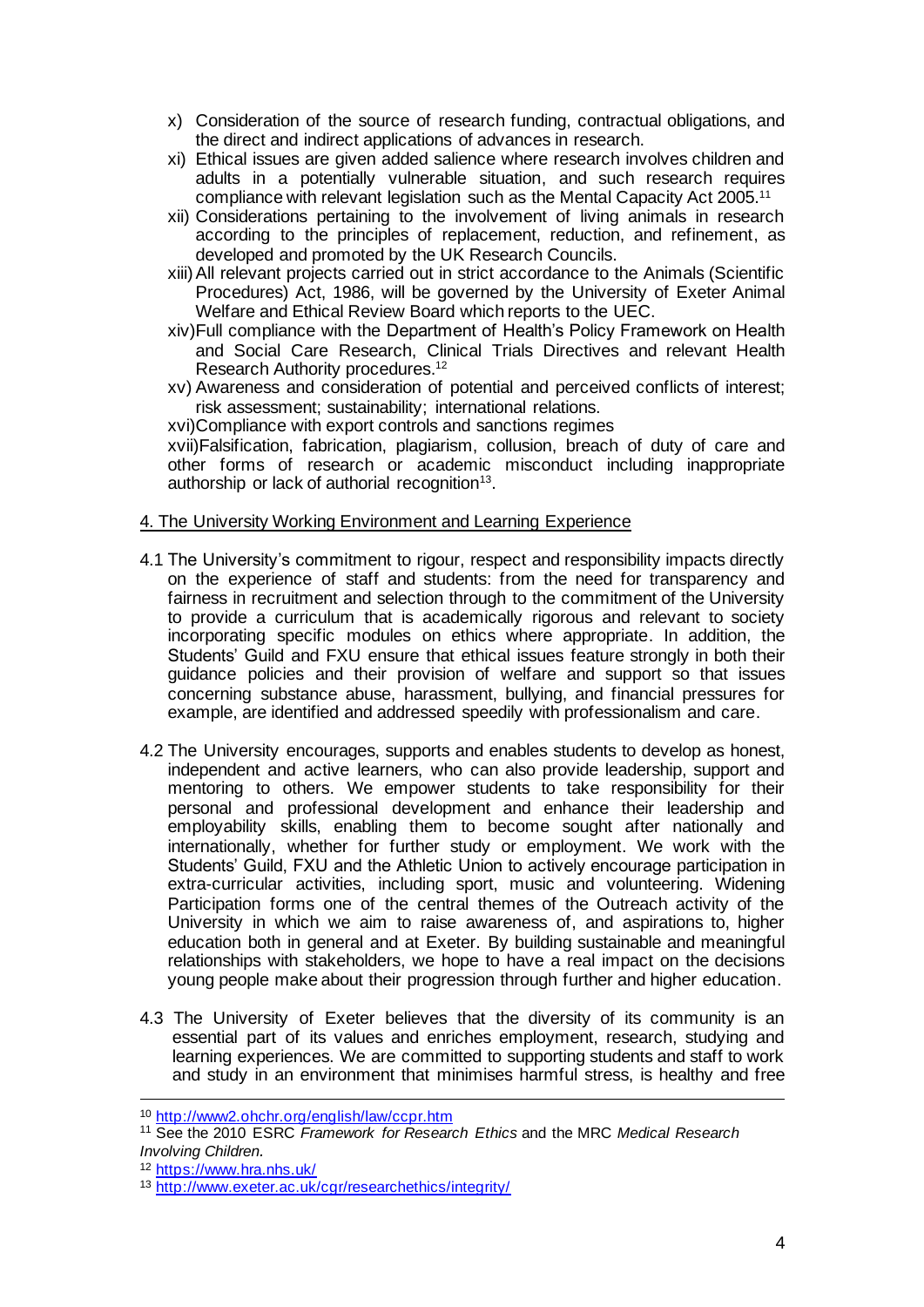from unlawful discrimination, and promotes equality of opportunity, being accepting of differences and conscientious in respecting other backgrounds. The University's policies support the objective of creating a culture in which the value of diversity is recognised and in which the values of respect for others, equality and dignity of treatment and openness are at the core of everything we do. Policies include a Disability Policy Statement, an Equal Opportunities Policy, Public Interest Disclosure Policy, Race, Disability and Gender Equality Policies, and Guidance on Supporting Staff and Students Experiencing Mental Health Difficulties. <sup>14</sup>The University offers excellent resources and facilities to assist with this aim, including the provision of a dedicated Disability Resource Centre and the support of an Equality and Diversity manager. Staff health and wellbeing is of great importance and a number of support services are available. Staff stress, wellbeing and support are reviewed in light of staff feedback, through mechanisms such as the Employee Engagement Survey, and such feedback is considered very seriously and acted upon by University Senior Management. It is the responsibility of all managers within the University to monitor and manage staff workloads appropriately and to give due recognition to family and other commitments.

- 4.4 We aim to ensure that academic services, administrative systems and educational structures are efficient, effective, transparent and enabling. We equip staff with appropriate training, effective support and rewards to provide them with the means to fulfil their goals and ambitions as excellent teachers, researchers and facilitators of learning. The University insists on the highest standards of conduct from its employees in terms of their relationships with colleagues and with students<sup>15</sup>, and looks to ensure full compliance with relevant legislation.
- 4.5 The University rigorously defends the academic freedom of its staff to teach and discuss challenging and urgent issues, and to challenge conventional wisdom, within the constraints imposed by the law. All staff, however, need to be mindful of ethical issues arising from the discussion of such topics, and if in doubt, must refer the matter to their College Research Ethics Committee.<sup>16</sup>
- 4.6 The following list of issues highlights key areas of particular ethical relevance in teaching and learning:
	- 1. Compliance with relevant legislation (e.g. copyright legislation) in both spirit and letter, with all internal regulations, such as those governing computing use, and procedures such as those on plagiarism.<sup>17</sup>
	- 2. The need to treat all students equally and fairly, and to interact with them in a respectful and dignified manner.<sup>18</sup>
	- 3. The need to respect students' confidentiality, except where this could lead to harm to the student, or be in breach of the law.
	- 4. The importance of considering the needs of all students and guidance on accessibility when designing modules, course materials or assessments<sup>19</sup>.

## 5. Finance

<sup>15</sup> http://www.admin.ex.ac.uk/personnel/%7Edocs/professionalconductcode.pdf

<sup>14</sup> http://www.admin.ex.ac.uk/personnel/policies.shtml

http://www.exeter.ac.uk/staff/policies/calendar/part1/otherregs/mentalhealthdifficulties/

<sup>16</sup> http://www.exeter.ac.uk/staff/employment/hrpoliciesatoz/

<sup>17</sup> http://as.exeter.ac.uk/it/regulations/;

<sup>18</sup> http://www.exeter.ac.uk/staff/equality/

<sup>19</sup> https://as.exeter.ac.uk/tqae/inclusiveteaching/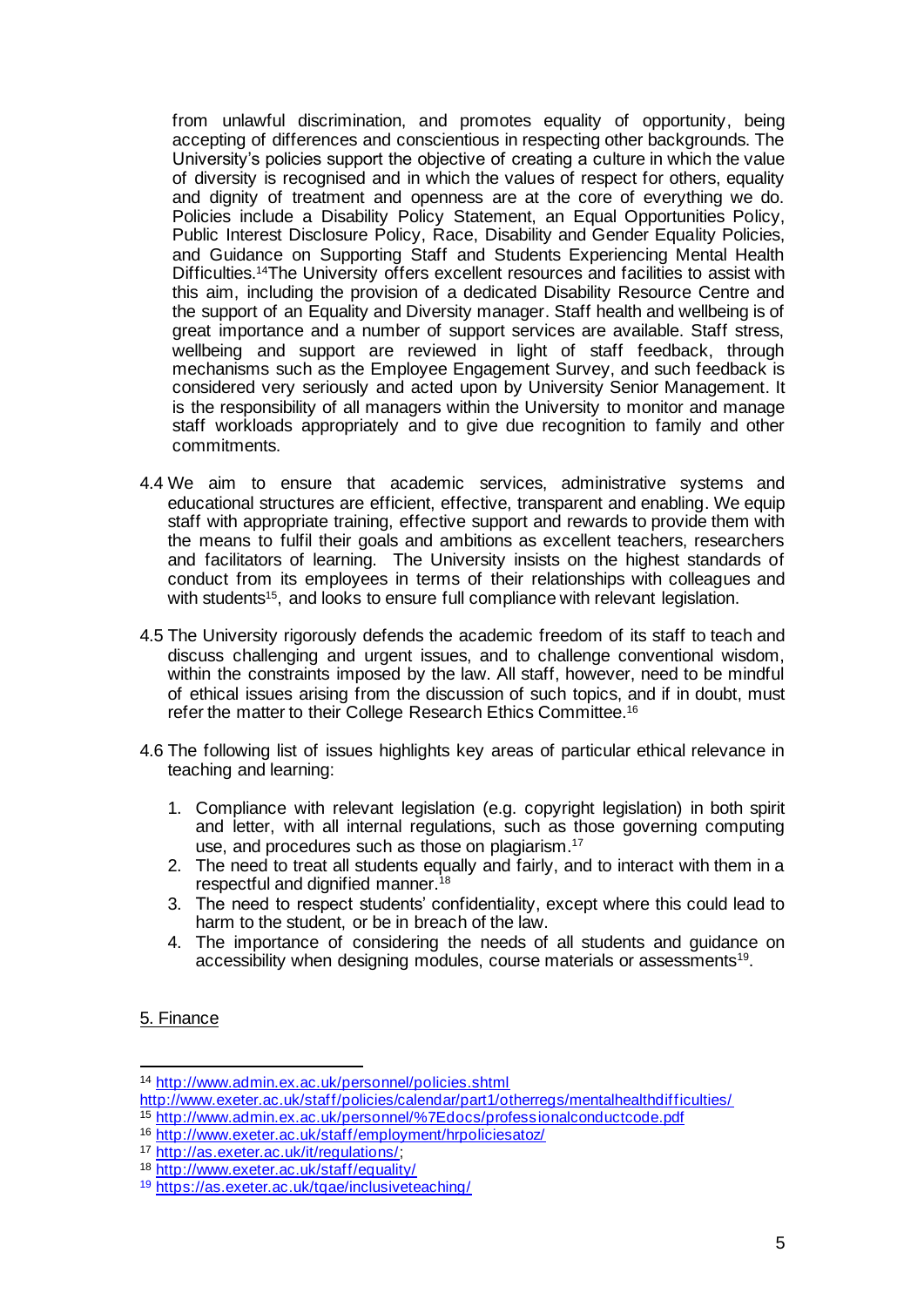- 5.1 Oversight responsibility for matters relating to ethical investment rests with the University Council. The annual report on investment prepared by the Chief Financial Officer, as described in section 8.3 of the University Investment Policy<sup>20</sup>, will be discussed annually by the University Ethics Committee to ensure there is an opportunity for any concerns of members of the Committee to be highlighted and raised with Council. This does not replace the opportunity for members of the University to contact the CFO with any concerns around investment, as set out in section 8.5 of the Investment Policy.
- 5.2 The informed acceptance of gifts by the University and individuals will be made in strict accordance with the principles of this Ethics Policy and with advice from the UEC where appropriate. All gifts should be compatible with the mission of the University and of its strategic priorities as well as in compliance with current UK treasury regulations and UK, European and international laws.<sup>21</sup>
- 5.3 The University manages expenditure on all goods and services to ensure value for money. University procedures and legislation (national and EU) provide the framework for University staff to be objective, fair, transparent, honest and legal in their procurement activity. Procurement activity is supported by Procurement Services, whose members follow the Professional Code of Ethics of the Chartered Institute of Purchasing and Supply (CIPS).<sup>22</sup> The University of Exeter has gained full Fairtrade status for the products sold on its campuses in line with its long term strategy to recognise corporate responsibility and sustainability.<sup>23</sup>

## 6. Sustainability

- 6.1 Environmental sustainability and climate change are probably the greatest issues facing humankind in the twenty-first century: they are a major focus of Exeter's research and teaching activities and a key responsibility for the staff, students and governors of the University. <sup>24</sup>Through our association with the UK Met Office and academic developments in the Science Strategy and the Environment and Sustainability Institute at our Cornwall campus, the University is developing a high profile in climate change research and education.
- 6.2 The University has developed a Carbon Management Plan which develops the sustainability statements in the University Strategic Plan into a set of targets and actions which set the University on a path to reduce carbon dioxide emissions by 60% by 2050, equivalent to a reduction of 2% per year. It further aims to integrate carbon and energy management into all University processes and to maximise the influence of the University in reducing emissions through education and research.<sup>25</sup>

## 7. External Relations, Knowledge Exchange and Impact

7.1 The University of Exeter believes that External Relations and Knowledge Exchange, and the resulting collaborations with partners can be a key determinant of success in research and teaching. We aim to have a positive impact in our external

<sup>20</sup>

http://www.exeter.ac.uk/media/universityofexeter/financeservices/pdfs/Investment\_Policy\_Feb ruary 2019.pdf

<sup>&</sup>lt;sup>21</sup> http://www.exeter.ac.uk/staff/employment/codesofconduct/bribery/

<sup>22</sup> http://www.cips.org/

<sup>23</sup> http://www.fairtrade.org.uk/

 $24$  Sustainable Development is understood in accordance with the report of the Brundtland Commission, *Our Common Future* (Oxford University Press, 1987).

<sup>25</sup> http://www.exeter.ac.uk/sustainability/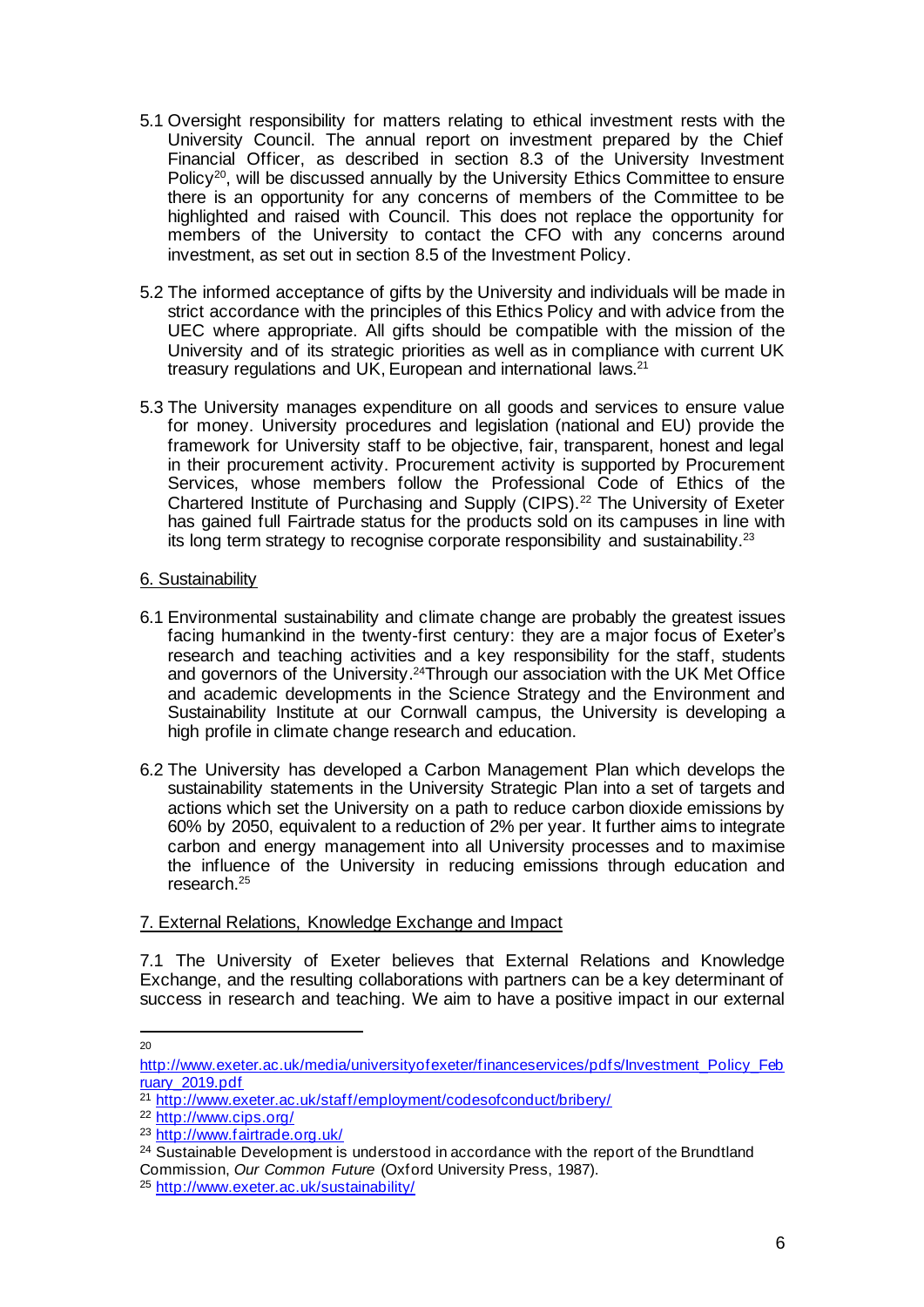relations and provide maximum public benefit in accordance with our charitable status. In so doing we aim to underpin our external affairs with ethical considerations concerning the selection and development of external relationships and the criteria by which we engage in commercial activities. Relevant sections of external organisations which undertake activities within University premises, including the businesses based at the University's Innovation Centres, are expected to abide by the principles of this Policy.

7.2 The University is a charity and is committed to the principles of rigorous academic investigation and freedom of inquiry in the pursuit of knowledge and understanding. The University acknowledges that the establishment of links between its employees and students and outside bodies, whether commercial, public sector, or other, is not only in the public interest but also conforms with the charitable purposes of the University and the individuals concerned, and the Charities Act 2006<sup>26</sup> .

7.3 The University looks to engage with external organisations which display responsible employment practices, adopt sustainable environmental practices and demonstrate excellent corporate governance. Internationally, the University engages with a range of countries and individual corporations with a view to increasing the international impact of its research and teaching. In so doing we seek to promote research excellence, good governance and the observance of the rule of law. Regionally, the University acts to contribute positively to the social cohesion and sustainability of its local and regional community.

## 8. Procedures for Colleges and Professional Services in relation to Ethical Issues

8.1 Under the guidance of the University Ethics Committee, each College is required:

- to comply with the University of Exeter's Research Ethics Framework<sup>27</sup>
- to report to UEC on an annual basis
- to refer cases to the UEC (via the Research Ethics & Governance Office) that require decision or require advice/opinion external sources such as the University's solicitors

## 9. Responsibilities of the UEC in relation to Colleges and Professional Services

9.1 The responsibilities of the UEC in respect of Colleges and the Professional Services are as follows:

- to develop policy and guidelines, and keep them under review;
- to approve procedures or statements;
- to arrange the provision of appropriate training for individuals and ethics officers with specific responsibility for ethical issues;
- to consider and offer guidance on cases of uncertainty and make decisions on cases which cannot be resolved by Research Ethics Committees.
- to consider annual reports from Colleges and the Professional Services on the management of ethical issues, offering advice and making recommendations as appropriate on the operation of procedures;

## 10. Annual Reports to the University Ethics Committee

<sup>26</sup> http://www.legislation.gov.uk/ukpga/2006/50/contents

<sup>27</sup> http://www.exeter.ac.uk/cgr/researchethics/codesandpolicies/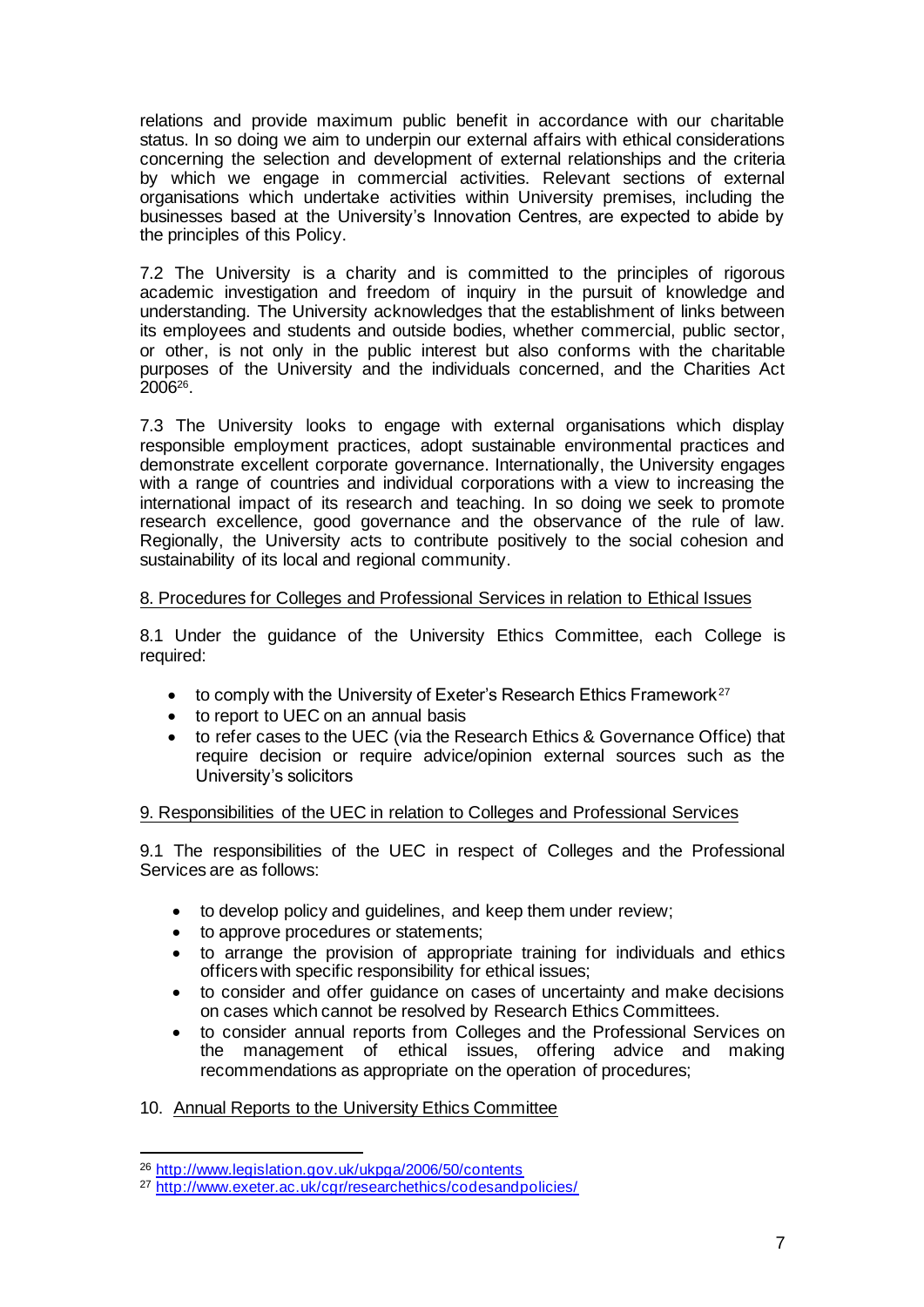10.1 Each College and the Professional Services, through their designated officer(s), must conduct an annual review of its position in respect of ethical issues and report to the University Ethics Committee on an annual basis. It is expected that the annual reports to the Ethics Committee will include the following (a pro forma for reports will be provided):

- Details of any changes to the approved procedures;
- Summary of action taken by the Ethics Committee including details of the number of cases considered (staff and student), the number of cases approved and Certificates issued, and any particular difficulties encountered or consequent action taken;
- Where appropriate, the number of cases referred to external committees;
- Any issues for consideration by the University Ethics Committee.

10.2 The University Ethics Committee will consider the annual reports, offer advice and recommendation as appropriate, and report to Council on any outstanding difficulties. Colleges with nothing to report will be required to submit a signed statement to that effect on the pro forma.

11. Ethics Committees at the University of Exeter